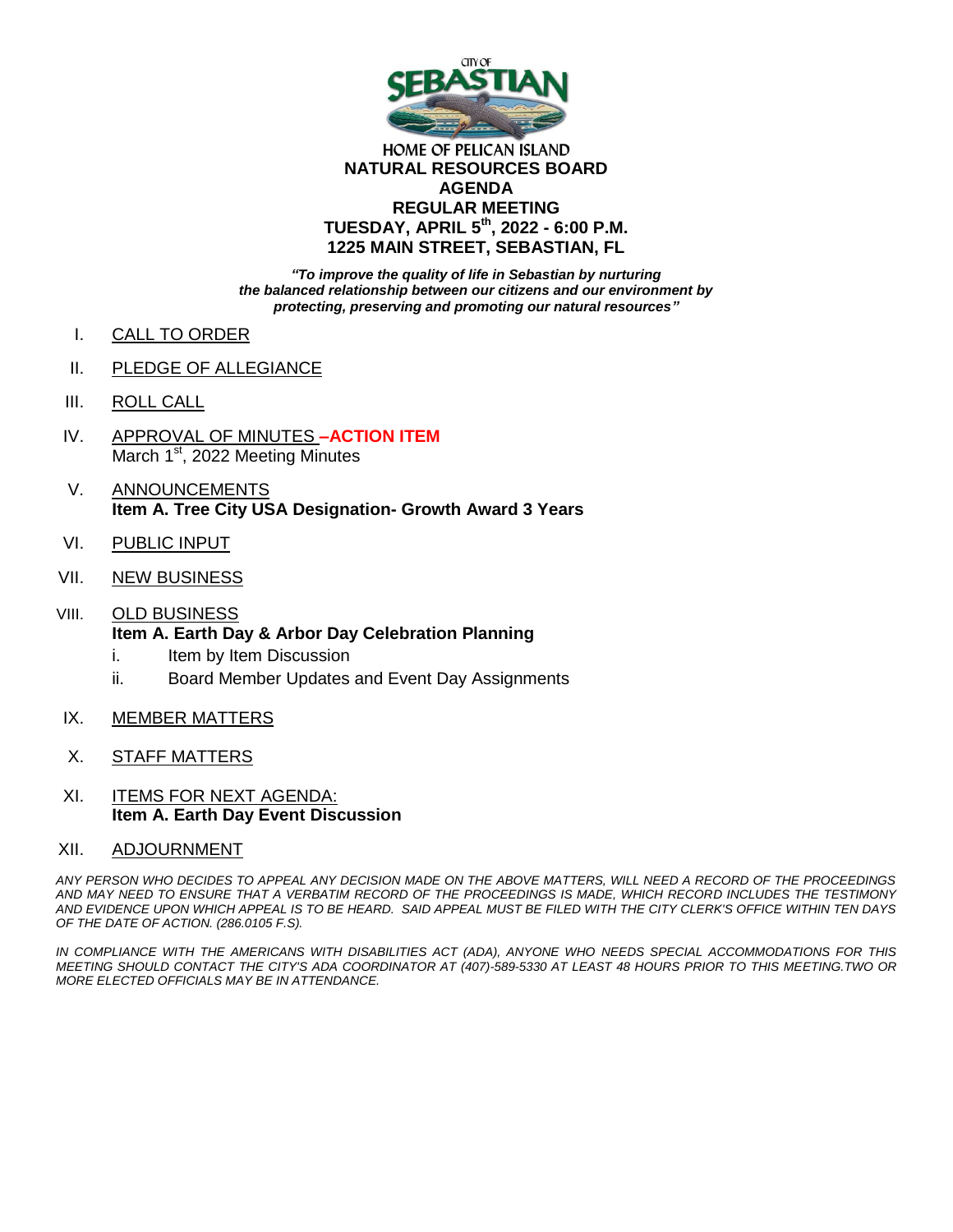

# **NATURAL RESOURCES BOARD AGENDA TRANSMITTAL FORM**

**Council Meeting Date**: April 5th, 2022

**Agenda Item Title**: **IV.** APPROVAL OF MINUTES **–ACTION ITEM March 1st, 2022 Meeting Minutes** 

**Recommendation**: Submitted for Board Member approval

**Background**:

**If Agenda Item Requires Expenditure of Funds**: Total Cost: n/a

Attachments: Meeting Minutes from the March 1<sup>st</sup>, 2022 Meeting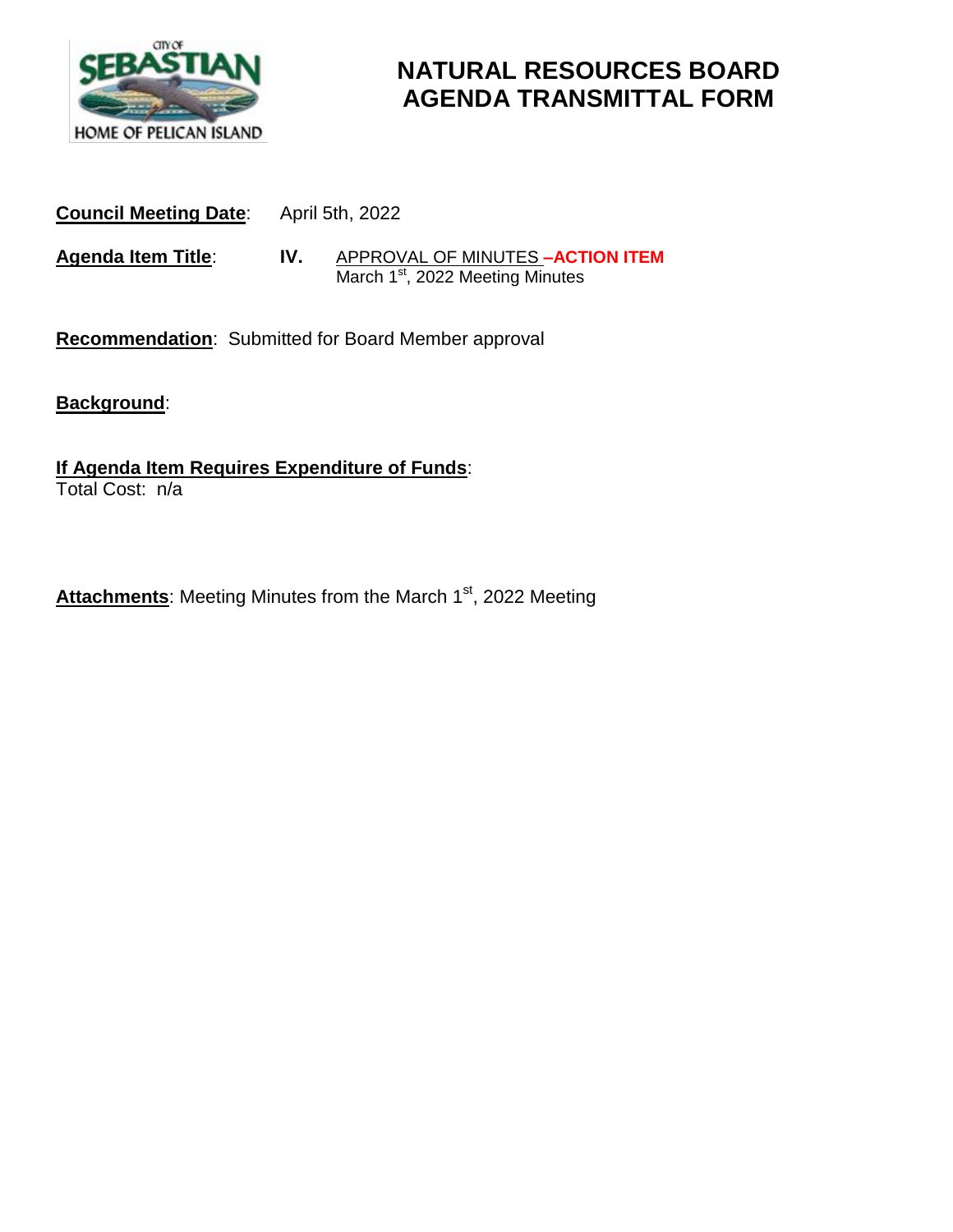## **NATURAL RESOURCES BOARD MINUTES OF REGULAR MEETING MARCH 1, 2022**

 $\mathbf{L}$ Chairman Stadelman called the Natural Resources Board meeting to order at 6:00 p.m.

- $II.$ Pledge of Allegiance was recited by all.
- Ш. **Roll Call** Present: Mr. Stadelman Dr. Carrier -- Zoom Ms. Callaghan -- Zoom Ms. Lovell -- Zoom Dr. Mosblech -- Zoom (late arrival) Ms. Valenzuela -- Zoom Mr. Bradlev -- Zoom Ms. Ware Mr. Carrano

Also Present: Ms. Kim Haigler, Environmental Planner Mr. Gary Vicars, MIS Technical Analyst Ms. Janet Graham. Technical Writer

 $IV.$ Approval of Minutes -- January 4, 2022 and February 1, 2022 Minutes

Mr. Stadelman asked all Board members if they had had a chance to review the Minutes of January 4, 2022. All indicated they had. Mr. Stadelman called for a motion. A motion approving the Minutes of January 4, 2022 as presented was made by Mr. Carrano, seconded by Ms. Ware, and the Minutes of January 4, 2022 were approved unanimously via voice vote.

Mr. Stadelman asked all Board members if they had had a chance to review the Minutes of February 1, 2022. All indicated they had. Mr. Stadelman called for a motion. A motion approving the Minutes of February 1, 2022 as presented was made by Mr. Carrano. seconded by Ms. Ware, and the Minutes of February 1, 2022 were approved unanimously via voice vote.

- $V_{\cdot}$ **Announcements** 
	- A. **Tree City USA Designation**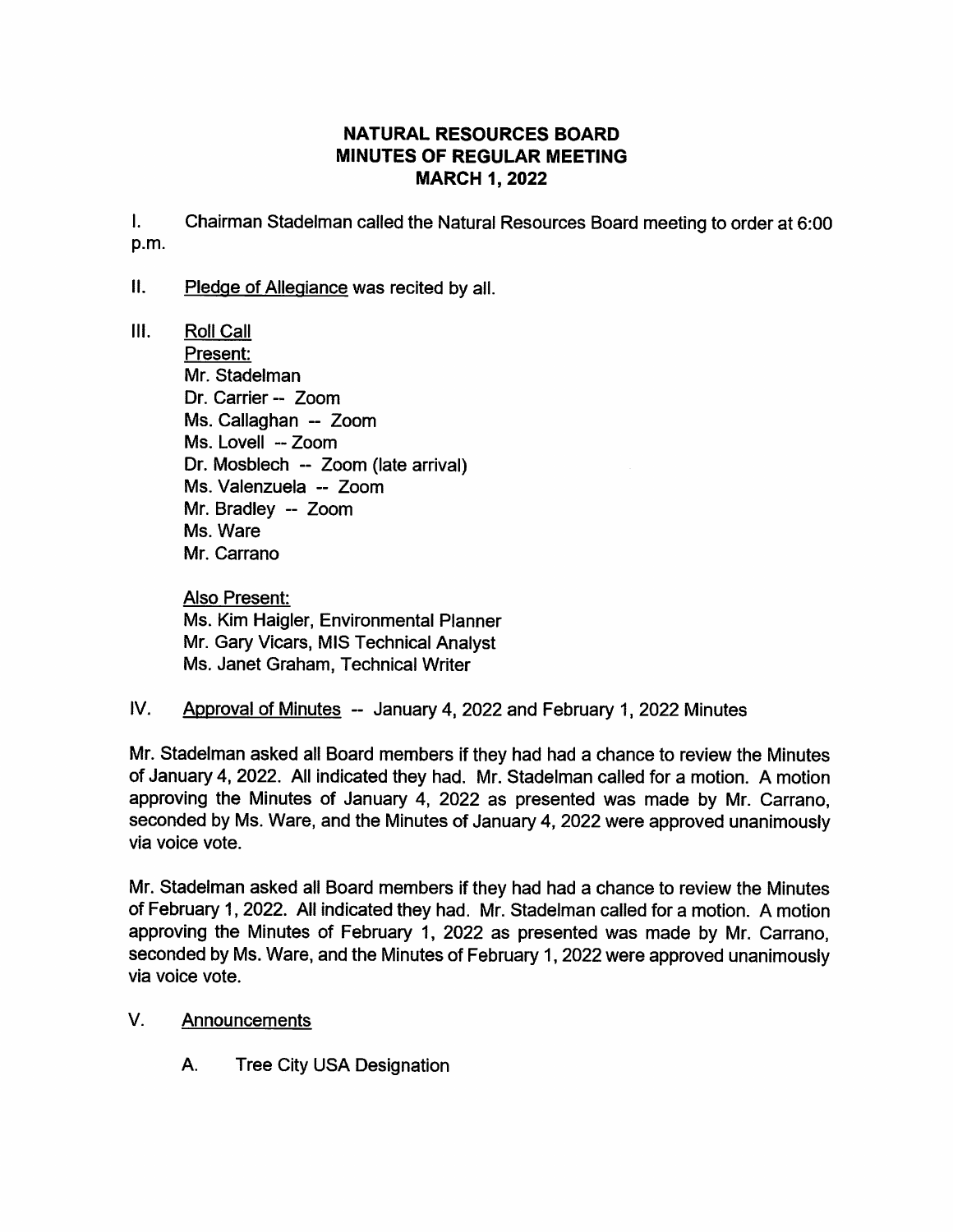Ms. Haigler announced that this is the 30<sup>th</sup> consecutive year that Sebastian has been recognized as a Tree City USA participant. Mr. Stadelman stated that free trees are available from the Pelican Island Audubon Society.

- VI. Public Input -- None
- VII. **New Business** 
	- A. Guest Speaker, Keema Lenderman, Pelican Island Elementary Green Team

Ms. Lenderman introduced herself and gave some background, including being crowned as Ms. Elite Florida and also Miss Sebastian. She was invited to the meeting by Ms. Callaghan, who wanted Ms. Lenderman to talk to the Board about a program that is being run at Pelican Island Elementary School. She has an after-school group called ECO Troop. It is an empowerment group for girls focused on the environment. She described a local program that repurposes the plastic shopping bags from Walmart, Publix, etc. These are the bags that cannot be recycled. They are being turned into sleeping mats for the homeless. She called on Monica Bradley to speak on this program and display an example of the mats. Ms. Bradley displayed a sample of the mats, and she described the process that is used in making these mats. Ms. Haigler asked if volunteers are welcome, and Ms. Lenderman said that would be great if more volunteers would participate. There was discussion among the Board members and Ms. Lenderman and Ms. Bradley about the program. Ms. Lenderman said it takes at least 700 bags to make a mat, more depending on the size of the mat. Ms. Bradley said anyone can contact her regarding the program and volunteering. Ms. Haigler stated she would share Ms. Bradley's information on the Board's Facebook page.

Ms. Callaghan was instrumental in having this item on the agenda for tonight, and she thanked Ms. Lenderman and Ms. Bradley for attending and describing this project.

Dr. Carrier suggested that, with Earth Day coming up which focuses on Sustainable Sebastian, it would be great if there could be a display there to show what can be done with these bags, and perhaps this demonstration would inspire others to think of creative uses for these bags which usually wind up in landfills. Ms. Haigler said she would give Ms. Bradley her card, and she knows that UP participates in Earth Day, and maybe we could combine this with their group or make it an activity. She said staff would discuss what can be done, and maybe a table could be set up to make this a children's activity to make the "PLARN." She thinks it is a great use for plastic bags.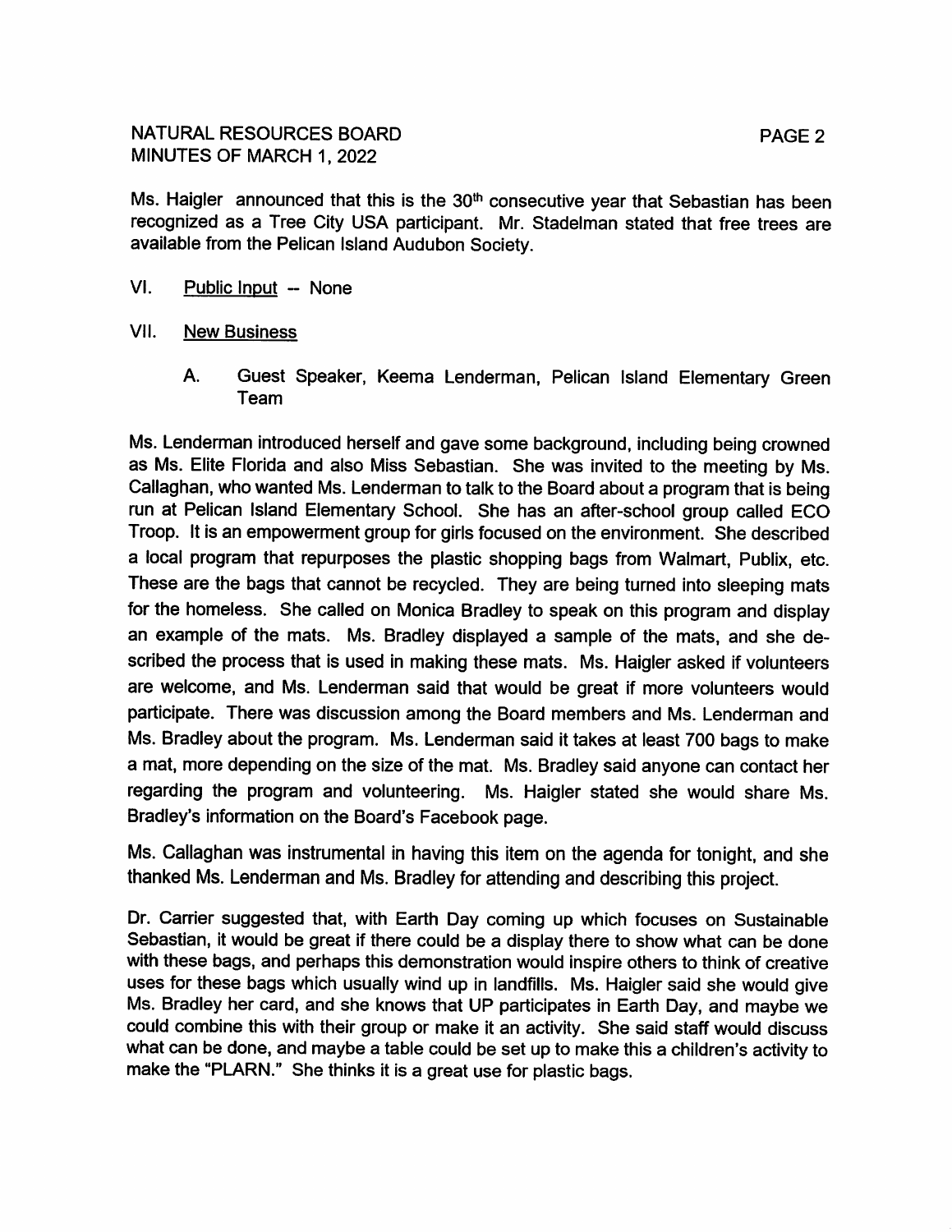Ms. Lenderman described what her ECO Troop does and gave a history of the troop. The group meets one day a week for one hour after school. They also do some art projects using recycled items.

Regarding the Elite Ms. Sebastian and Florida, she described the program. Ms. Ware asked Ms. Lenderman if her group would be interested in participating in Earth Day by participating in the poster contest. Ms. Lenderman said her girls are always interested in doing posters, and they will plan on attending the Earth Day celebration. Ms. Haigler said she would coordinate the contact information. Ms. Haigler added how important the ECO Troop is. When they first were founded, they actually raised the funds to purchase the property behind Pelican Elementary School in order to conserve that land for the protection of scrub javs.

- $B<sub>1</sub>$ Pelican Island, NWR Anniversary Celebration
	- $\mathbf{i}$ . Being held at the Refuge on Saturday, March 12 from 10 a.m. to 4  $p.m.$
	- ii. **NRB Participation at event**

Ms. Haigler said every year it is an option for the NRB to participate. They have saved a spot for the NRB because the NRB is always a part of their event. It is not going to be vendor oriented this year as it has been in the past. She described what would be involved for Board members who volunteer. Mr. Stadelman stated he would be available. Ms. Valenzuela also said she might be available. Ms. Haigler will also participate. Ms. Ware volunteered. A motion approving NRB participation in the NWR Anniversary Celebration on March 12 at the Refuge was made by Mr. Carrano, seconded by Mr. Stadelman, and approved unanimously via voice vote.

- VIII. **Old Business** 
	- **A.** IRL Aquatic Preserves' Leave No Trace Program Support
		- i. Spoil Island Adoption
		- ii. **Outreach Materials Distribution**

Ms. Haigler reviewed that there was an island available that this Board was interested in adopting. She has learned that another group has adopted that island. She did send an email asking if that was something the NRB could partner with the organization on. She hopes she will hear back on that. Ms. Haigler stated she also had received some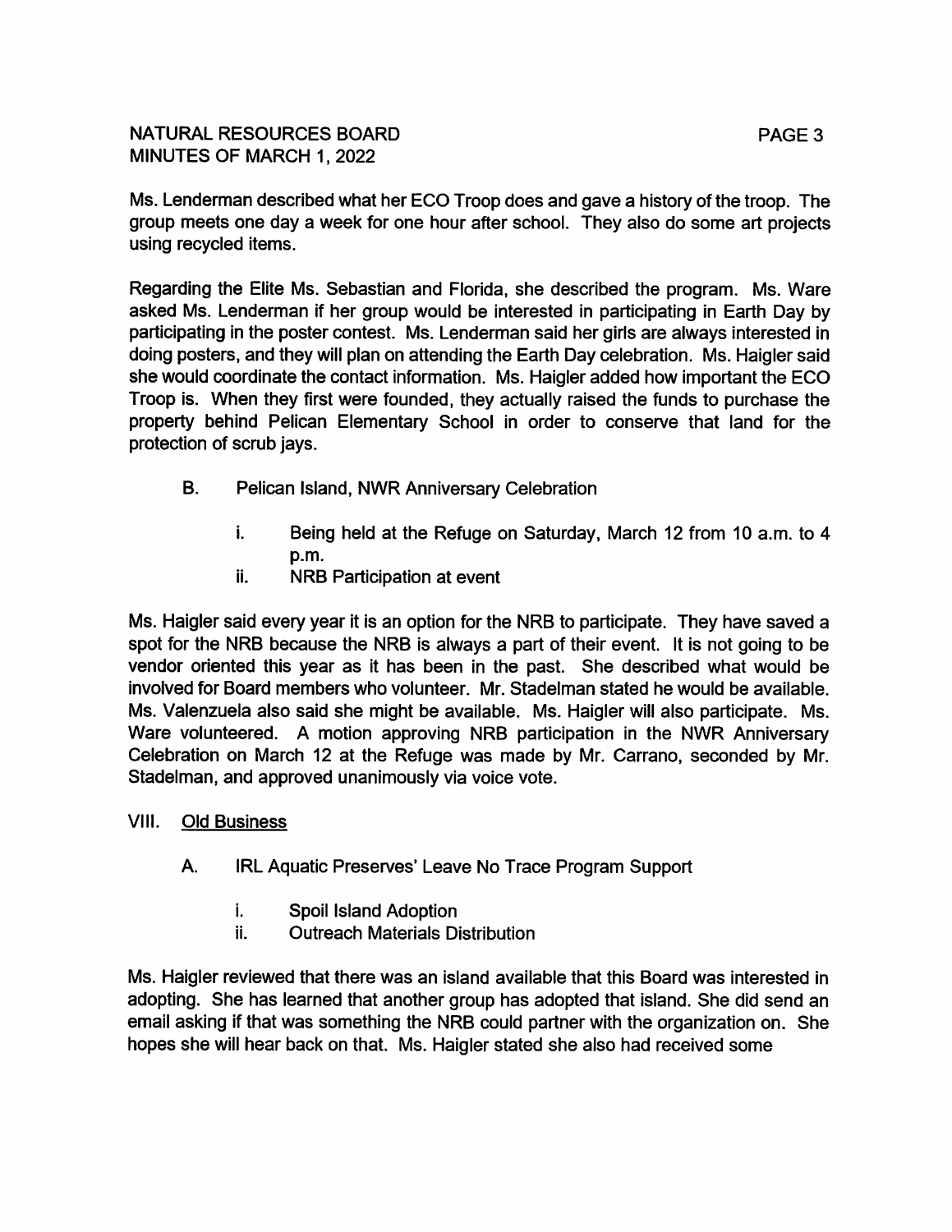## NATURAL RESOURCES BOARD MINUTES OF MARCH 1, 2022

materials from the IRL Aquatic Preserves group last week. She displayed the bags that trash can be put in. She has a case of these. If anyone is interested, she stated they are welcome to have a few. She will keep some on hand for clean-ups, but she would like to get them to people who will use them. They also left her a bag of materials such as brochures, etc. There are also plastic cards with the "Leave No Trace" ethics on them that are waterproof. She suggested they could be distributed to boat rental and kayak rental businesses in Sebastian. She asked that anyone who is interested to contact her. She will include it in an email this week. Ms. Ware volunteered to provide these to the power boat group who gives boating classes. Dr. Mosblech said she has clean-ups on a regular basis with some of her green team from the high school. She would like to have some bags if they are available. Ms. Haigler said yes, whatever she needs.

- **B.** Earth Day & Arbor Day Celebration Planning
	- $\mathbf{i}$ . Item-by-item discussion
	- ii. Board Member Updates and Event Day Assignments

Ms. Haigler reviewed the list of the different tasks that are involved in the Earth Day Celebration (SEE ATTACHED). She stated that there are already 33 vendors and organizations signed up. She expects more. The list of vendors is already organized by Ron Paul of the Leisure Services Department, and he has done a great job. Confirmation emails have been sent to all the applicants. She has emailed the environmental organizations. Waste Management is going to be providing the shredding and electronic disposal at Barber Street. Ms. Ware said she is already signing up the artists who will be participating in the art show. She will reach out this week to the Sebastian Charter School. The girls again have agreed to do the face painting. Ms. Ware is working on getting the poster contest ready. Ms. Haigler stated that K.I.R.B.'s contact is Michael Ansley, and she is going to invite him to a Board meeting so he can introduce himself. The fire rescue permit is done. The food vendor permit will be done when all of the food vendors are signed up. Brian O'Neil is organizing the entertainment again this year. **The** entertainment schedule is on the last page of the agenda (SEE ATTACHED). Ms. Haigler needs volunteers to organize the raffle. Ms. Callaghan stated that she did ask the Boys and Girls Club if they could help with that activity. Ms. Haigler said that would be great. Ms. Lovell and Dr. Mosblech also volunteered to help with the event. Ms. Haigler said volunteers would be used for manning the Gopher Tortoise burrow. She needs someone to pick up the burrow and bring it to the park and then pick it up and return it to the City. Dr. Carrier volunteered for that. Ms. Callaghan said she has created a list of what volunteers could help out with the different activities. Ms. Haigler said the traditional scavenger hunt will be done this year and described how that will be carried out. She said she has lots of supplies that she can furnish to the various groups. She has not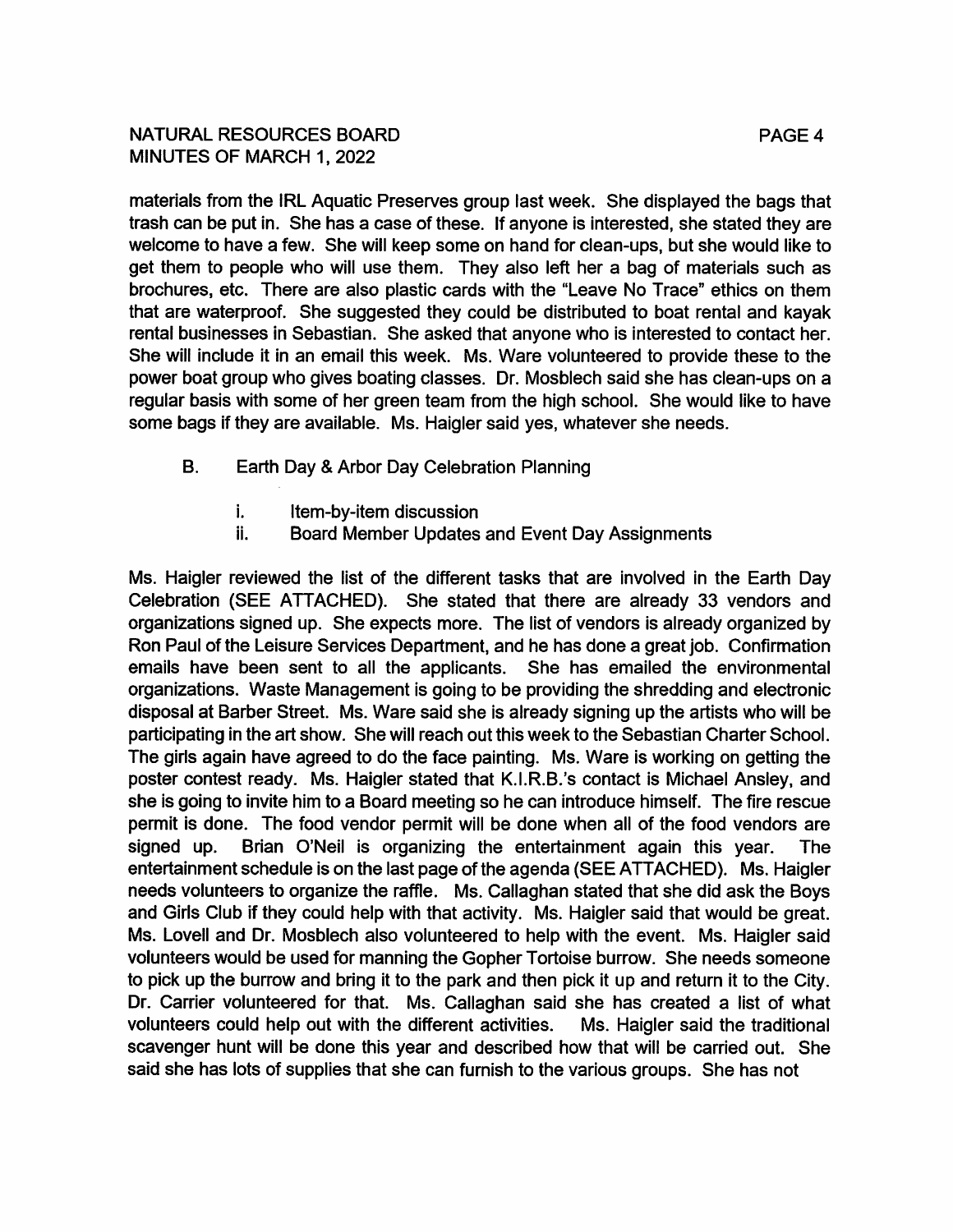heard from Mash Monkeys regarding serving beer. Mr. Stadelman said he would contact Mash Monkeys. Ms. Haigler said Dr. Carrier will assess the oyster wraps. She added that she will scheduling volunteer events to make seed packets and fold brochures. Ms. Ware offered to hand out flyers at the two art shows that will take place before the Earth Day event. Ms. Haigler said she would make more flyers and get them to Ms. Ware.

#### IX. **Member Matters**

Mr. Stadelman provided an update on the current manatee unusual mortality event and local outbreak of avian flu endangering our wild birds.

- $X_{-}$ **Staff Matters -- None**
- XI. **Items for Next Agenda** 
	- Earth Day Event Planning Wrap-Up A.

#### XII. Adjournment

There being no further business, Mr. Stadelman called for a motion to adjourn. A motion adjourning the meeting at 7:00 p.m. was made by Ms. Ware, seconded by Mr. Carrano, and approved unanimously via voice vote.

Date: Note:

jg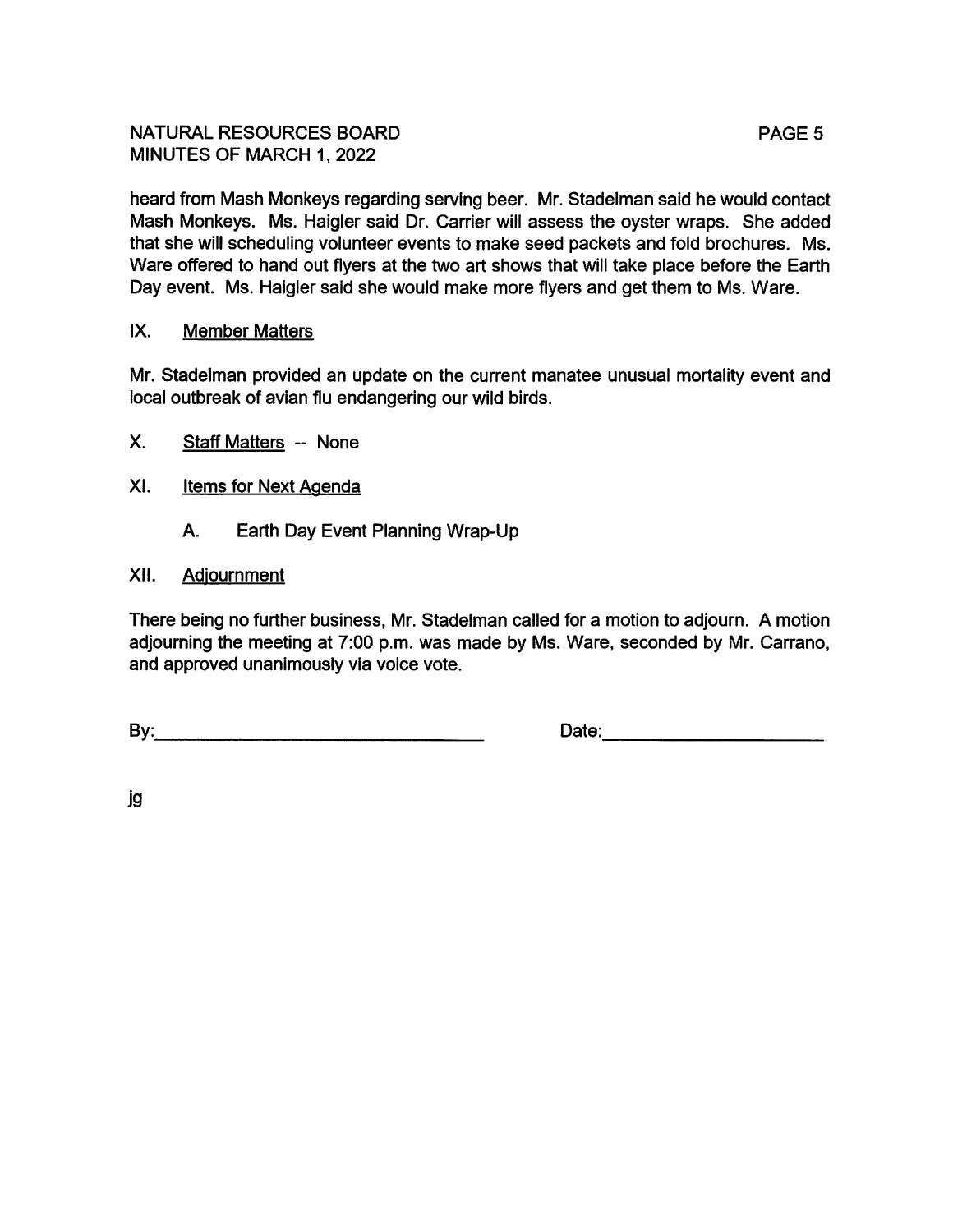

# **NATURAL RESOURCES BOARD AGENDA TRANSMITTAL FORM**

## **Council Meeting Date:** April 5<sup>th</sup>, 2022

**Agenda Item Title**: VIII. OLD BUSINESS  **Item A. Earth Day & Arbor Day Celebration Planning**

**Recommendation**: Submitted for Board Member review

**Background**:

**If Agenda Item Requires Expenditure of Funds**: Total Cost: n/a

**Attachments**: 2022 Celebration Event Planning Notes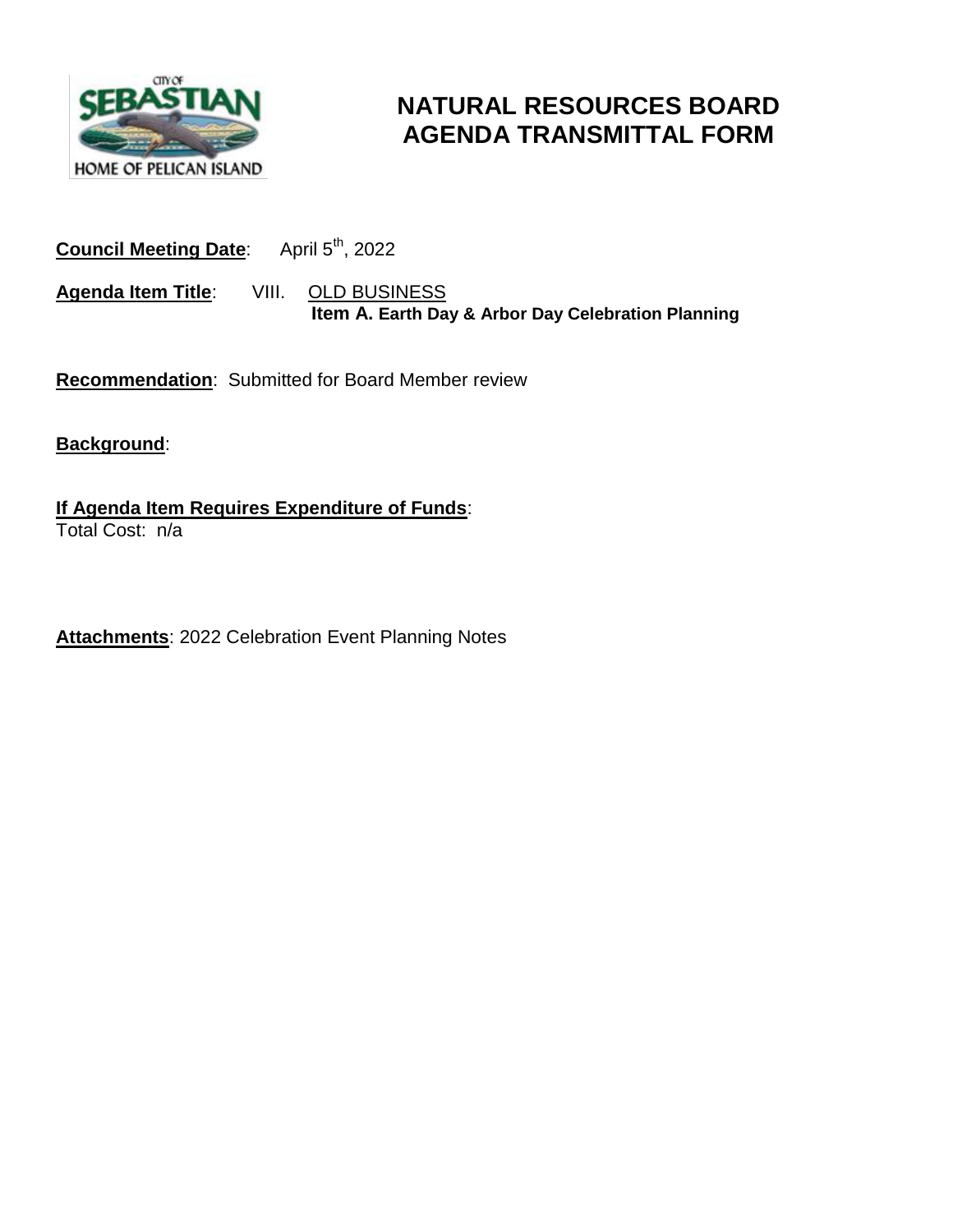# **2022 Sebastian NRB Earth Day Celebration Plans**

**Where-** Riverview Park Sebastian, Florida **When-** April 23, 2022 **Time-** 9:00am-4:00pm **Set up-** 7:00am-8:30am **Email-** nrbearthday@gmail.com

#### **Retail / Food Vendors (Ron, Kim, Nikki)**

- Send "save the date" notices to all previous vendors/ participants **(Nikki)**
- Add online applications to the event website. **(Kim)**
- Confirmation emails to be sent to all complete applications- each Friday **(Ron, Kim)**
- Create vendor site maps **(Ron, Kim)**
- Vendor Packets (Locations, rules, maps) will be emailed out to each vendor, and posted on the event website by **April 15th**. **(Ron, Kim)**

#### **Environmental Organizations (Kim)**

- **•** Create/ update spreadsheet of organizational contacts
- Send direct invites to all "environmental contacts," find new contacts for any "undeliverable" emails
- Members help reach out to organizations they would like to see participate- we have more room! **(ALL)**

#### **Waste Management (Kim)** Debbie Perez 772-413-9997

- Debbie has confirmed the date for this year. Household /E-waste at Barber Street Sports Complex and Shredding in Riverview Boat Parking.
- WM Flyers will be distributed with WM bills the month before. Also to be posted on website, TV channel, and FB Page. Submit work order.
- WM also to supply recycling bin to be placed in the boat parking lot.
- Paper Shredding & Electronic Disposing traffic to be directed by City.

#### **ART CLUB (Donna)**

- The Art Club will be holding its annual Lagoon Art Show and Sale during event.
- Also hosting the art poster contest and doing face painting*.*
- 2PM poster contest winner announced on stage- prizes sponsored by Fine Arts Festival

#### **K.I.R.B. (KH)** Michael Ansley

- Michael Ansley is new KIRB contact
- KIRB usually hosts a clean-up from the event.
- May also host an activity?
- We will also request that she supply six recycling bins and trash bags as they did in previous years.

#### **I.R.C. Fire Rescue Permit (Ron)**

- The second page of all vendor applications must be submitted with our permit, along with the event layout, and locations of all cooking devices.
- The application and \$60.00 check is due to the City by **April 16th**. **(Kim)**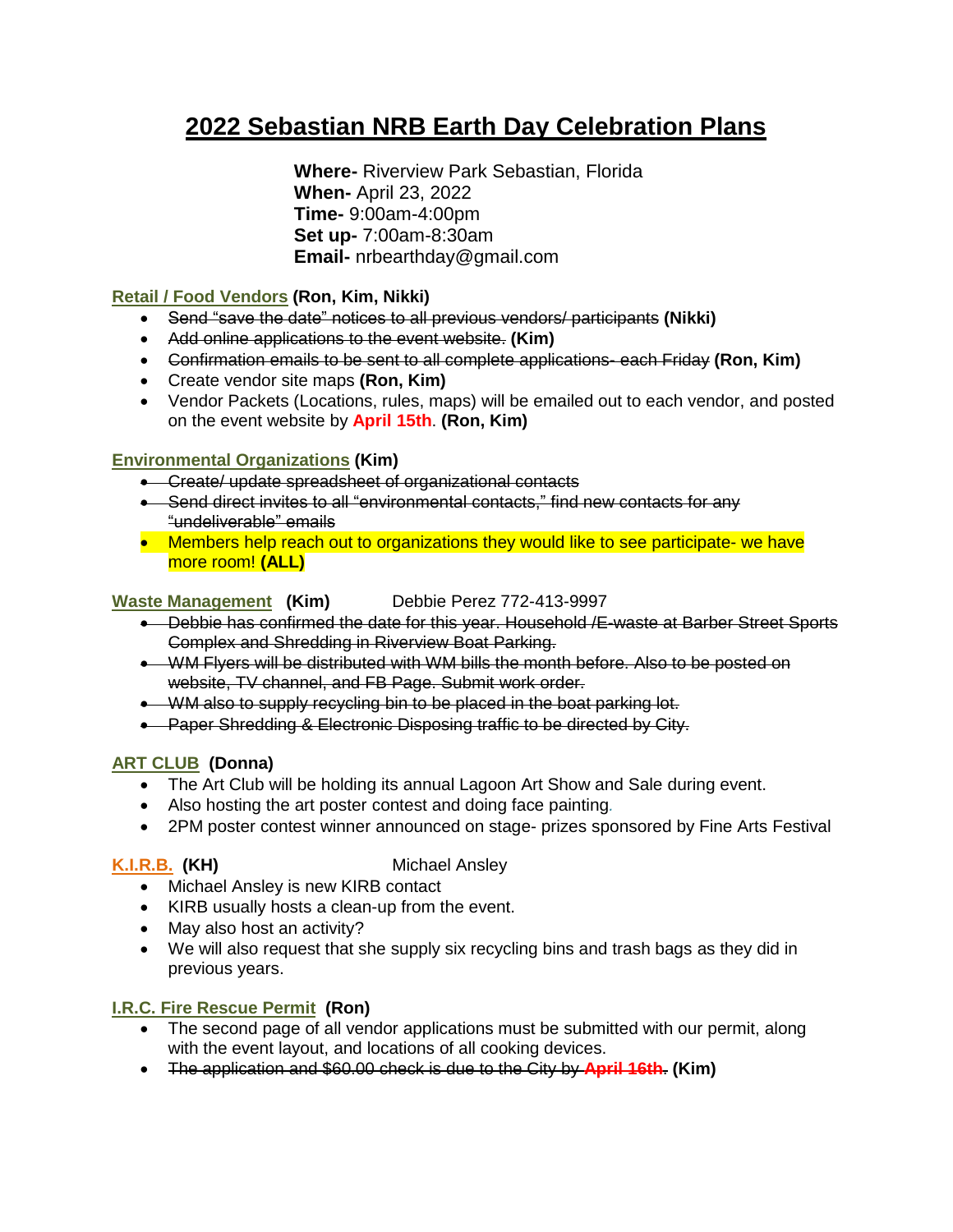#### **State Food Vendor Permit (Ron, Kim)**

- Lisa Franz, our local representative, must receive a list of food vendors, along with their license numbers and a map of their locations by **March 26th.**
- State of Florida Division of Hotels and Restaurants need to be notified by **April 16th** for Food Vendors to participate. Barbara Schoenly- Senior Inspector 400 W. Robinson St, N-802 Orlando, Fl. 32801-1757 Voice:850-487-1395 Fax: 407-317-7839 [w.MyFloridaLicense.com/dbpr](http://www.myfloridalicense.com/dbpr)
- Our local representative [lisa.franz@myfloridalicense.com](mailto:lisa.franz@myfloridalicense.com) 321-200-5172

#### **Entertainment (Brian O'Neil)**

- Chaos Sound, will be providing sound services again this year.
- Tai Chi Demo at 9:15-10:00AM
- Line-up: Jason Nail, Golden Ukers, Robert Johnson Band
- 2PM poster contest winner announced on stage.

#### **NRB Website (Kim)**

- Event Flyer posted to NRB Website, on new event site, FB Page, and the Public Access Channel. The fillable vendor applications are posted on event website.
- Kim will continue to keep site updated

#### **Raffle (Jessica, Nikki, Volunteers)**

- Most prizes to be donated by willing vendors, request for prizes is on the participant/ vendor application.
- Ron will list all vendors who checked on their application that they will be donating and print spreadsheet for us.
- Vendor prizes will be collected as the vendors arrive and registered on a form.
- Ask for cell# of raffle ticket, so winner may be notified, using Kim's work tablet

#### **MOC (Charles)**

Charles to announce the bands, ask environmental trivia, and give out raffle prizes.

#### **Be a Gopher Tortoise (Jeff, Volunteers)**

- Structure and materials need to be picked up before event, and brought to park
- Booth usually run day of by volunteers.

#### **Scavenger Hunt (All Members Review, Kim)**

- Traditional style hunt this year
- Compile previous scavenger hunt questions, send to members for review/ideas **(Kim)**
- Grand prize to be sponsored by Sebastian Daily
- Create new "clip boards" for this year (**Kim)**

#### **Other Activities (Various Participating Organizations)**

- There is a request for participants to sponsor environmental themed activities.
- Ron to create list from vendor applications.
- Kim to assist in signage and any other materials needed for activities.